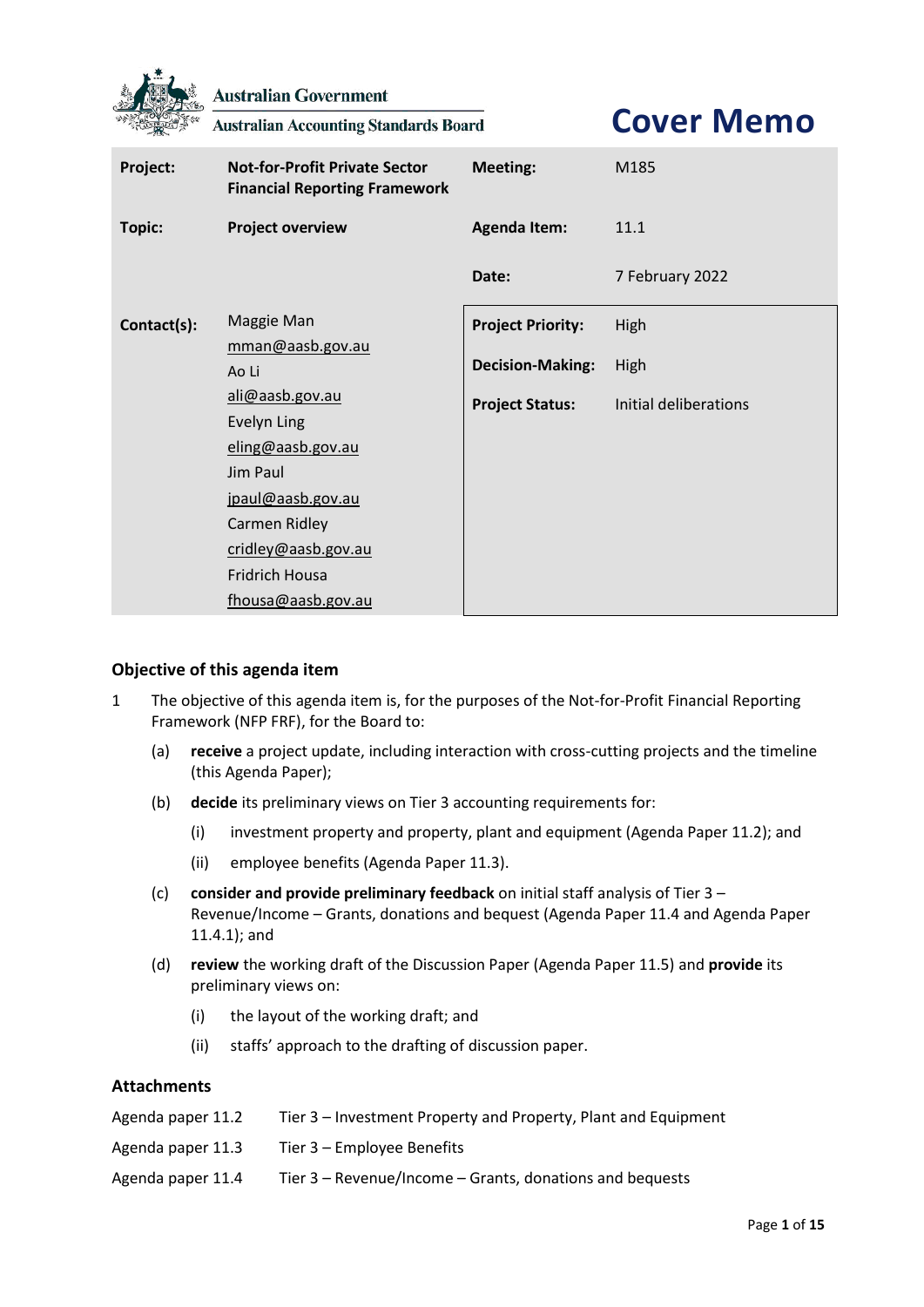- Agenda paper 11.4.1 Supporting document: Detailed requirements of income pronouncements from other standard setters (in supplementary folder)
- Agenda paper 11.5 Working draft of Discussion Paper (Board only)
- Agenda paper 11.6 Minutes to NFP Advisory Panel meeting held on 19 January 2022 (in Board only supplementary folder)
- Agenda paper 11.7 Research studies and articles:
	- 11.7.1. *Decision Usefulness: A examination of the information needs of nonprofit GPFR users* (in supplementary folder)
	- 11.7.2. *The Effect of Capitalising Operating Leases on Charities* (in Board only supplementary folder)
	- 11.7.3. *Morrison Government puts charity fundraising reform on national agenda* (in supplementary folder)

#### **Background**

- 2 At its 20-21 February 2021 meeting, the Board agreed to develop a further reporting Tier (Tier 3) for application by not-for-profit (NFP) private sector entities. A number of staff papers have been presented including the approach to simplification agreed by the Board at its 4 August 2021 Board meeting (Minutes of the 182nd [meeting of the AASB\)](https://aasb.gov.au/media/fsblvmin/aasbapprovedminutesm182_4aug21.pdf) as presented in [Appendix A](#page-14-0) **– [Approach to simplification agreed by the Board at its 4 August 2021 Board meeting](#page-14-0)**. The Board has decided on a number of tentative decisions to date in developing the Tier 3 accounting requirements:
	- (a) at its 20-21 February 2021 meeting, the Board agreed to develop a further reporting Tier (Tier 3) for application by NFP private sector entities;
	- (b) at its 20-21 April 2021 meeting, the Board decided on the principles against which it will form its views on Tier 3 accounting requirements, for inclusion in the DP;
	- (c) at its 21-22 June 2021 meeting, the Board made decisions on the setting of Tier 3 requirements in the context of Australian Accounting Standards and on accounting for controlled entities;
	- (d) at its 4 August 2021 meeting, the Board considered the primary objective in setting Tier 3 proposals and decided on the accounting for changes in accounting policies and correction of errors;
	- (e) at its 8-9 August 2021 meeting, the Board decided on the application of accounting policies for omitted topics and to seek stakeholder feedback on application of higher tier requirements where the accounting policy option is not included within Tier 3 requirements; and
	- (f) at its 10-11 November 2021 meeting, the Board decided on the accounting requirements for Tier 3 primary financial statements and leases.

*[The Not-for-Profit Private Sector Financial Reporting Framework Project Summary](https://aasb.gov.au/media/wrokpc24/ps_afr-nfp_11-16.pdf)* provides the overview of the Board's tentative decisions to date in respect of the project.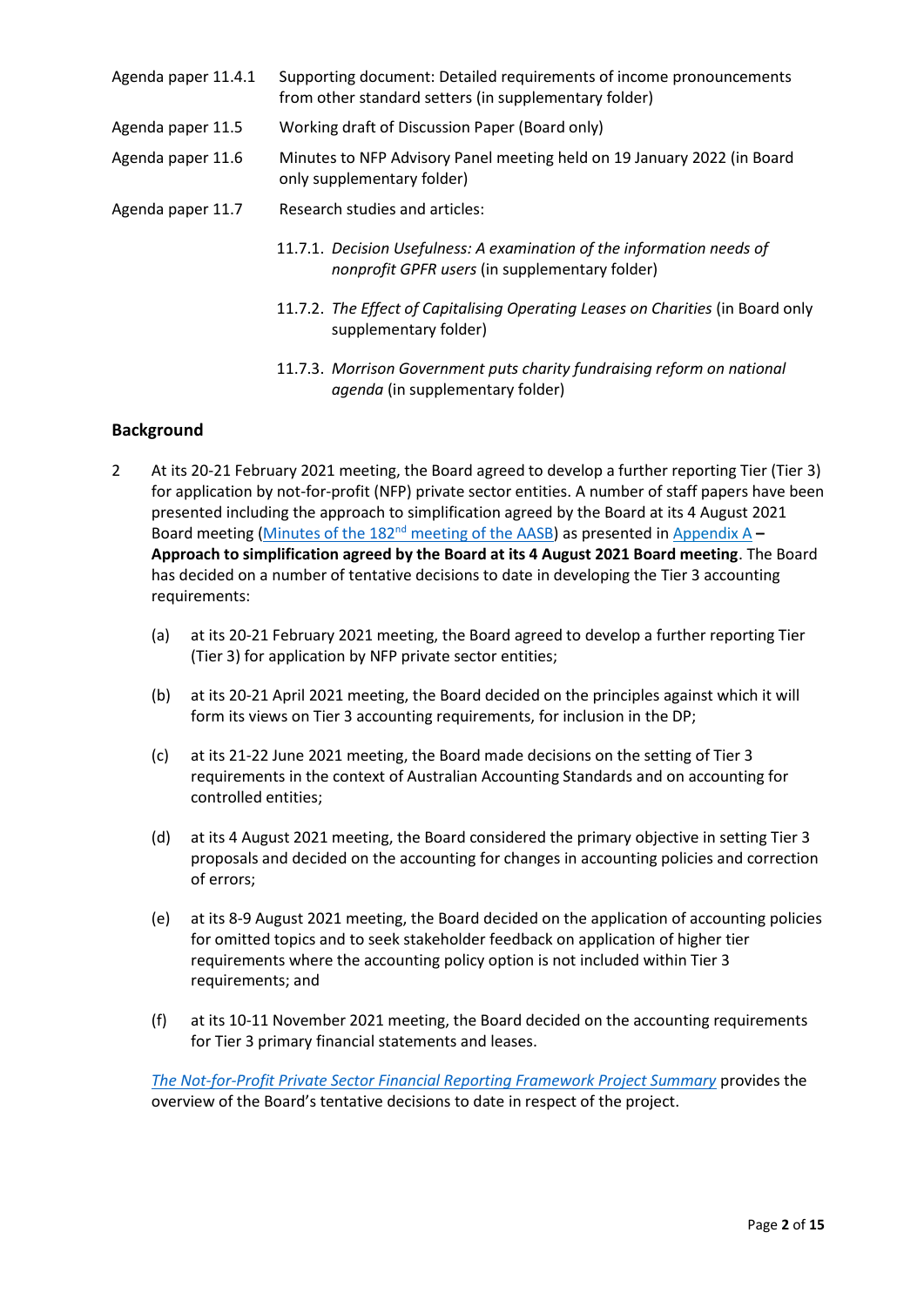## *Tier 3 Investment Property and Property, Plant and Equipment (Agenda Paper 11.2)*

3 The objective of Agenda Paper 11.2 is to provide the Board with the staff analysis and recommendations on Tier 3 reporting requirements for investment property and property, plant and equipment, including classification/recognition requirements for investment property and the simplification options for measurement of investment property and property, plant and equipment.

# *Tier 3 Employee benefits (Agenda Paper 11.3)*

4 The objective of Agenda Paper 11.3 is for the Board to consider staff analysis and recommendations on possible Tier 3 proposals for the accounting requirements for employee benefits, including simplification options on recognition and measurement requirements for short-term employee benefits and some long-term employee benefits.

#### *Tier 3 Revenue/Income (Agenda Paper 11.4 and Agenda Paper 11.4.1*

5 The objective of Agenda Paper 11.4 is for the Board to receive initial consideration of staff's analysis and recommendations on possible Tier 3 proposals for the accounting requirements for revenue and other income; specifically grants, donations and bequests. Staff intend to bring the further discussion of this topic to its April and May 2022 Board meetings. Agenda Paper 11.4.1 is a supporting document providing an overview of the approach of the accounting requirements for revenue and income from other standard setters in other selected jurisdictions.

# *Working draft of Tier 3 Discussion Paper (Agenda Paper 11.5)*

6 The objective of Agenda Paper 11.5 is for the Board to provide initial comments on the general layout of the draft DP including consideration of the language used, and staff's approach to the focus of the discussion paper and proposed title of the Tier 3 accounting standard.

# **Project update**

#### *Stakeholder outreach update*

- 7 The AASB NFP Project Advisory Panel met on 19 January 2022 (Agenda item 11.6). At that meeting, staff sought to obtain Panel members' input into initial staff considerations on the topics that staff planned to discuss with the Board at its February 2022 meeting:
	- (a) Tier 3 reporting requirements on investment property and property, plant and equipment (as referenced in Agenda Paper 11.2 paragraph 19);
	- (b) Tier 3 accounting requirements for employee benefits (as referenced in Agenda Paper 11.3 paragraph 26);
	- (c) Tier 3 accounting requirements for revenue and income and donated or granted nonfinancial assets (as referenced in Agenda Paper 11.4 paragraph 27); and
	- (d) thet scope of the forthcoming Exposure Draft for measuring the fair value of non-financial assets not primarily held for their ability to general net cash inflows.

Staff have incorporated the feedback into the respective staff analysis. Staff will continue to seek feedback from NFP Project Advisory Panel throughout the project.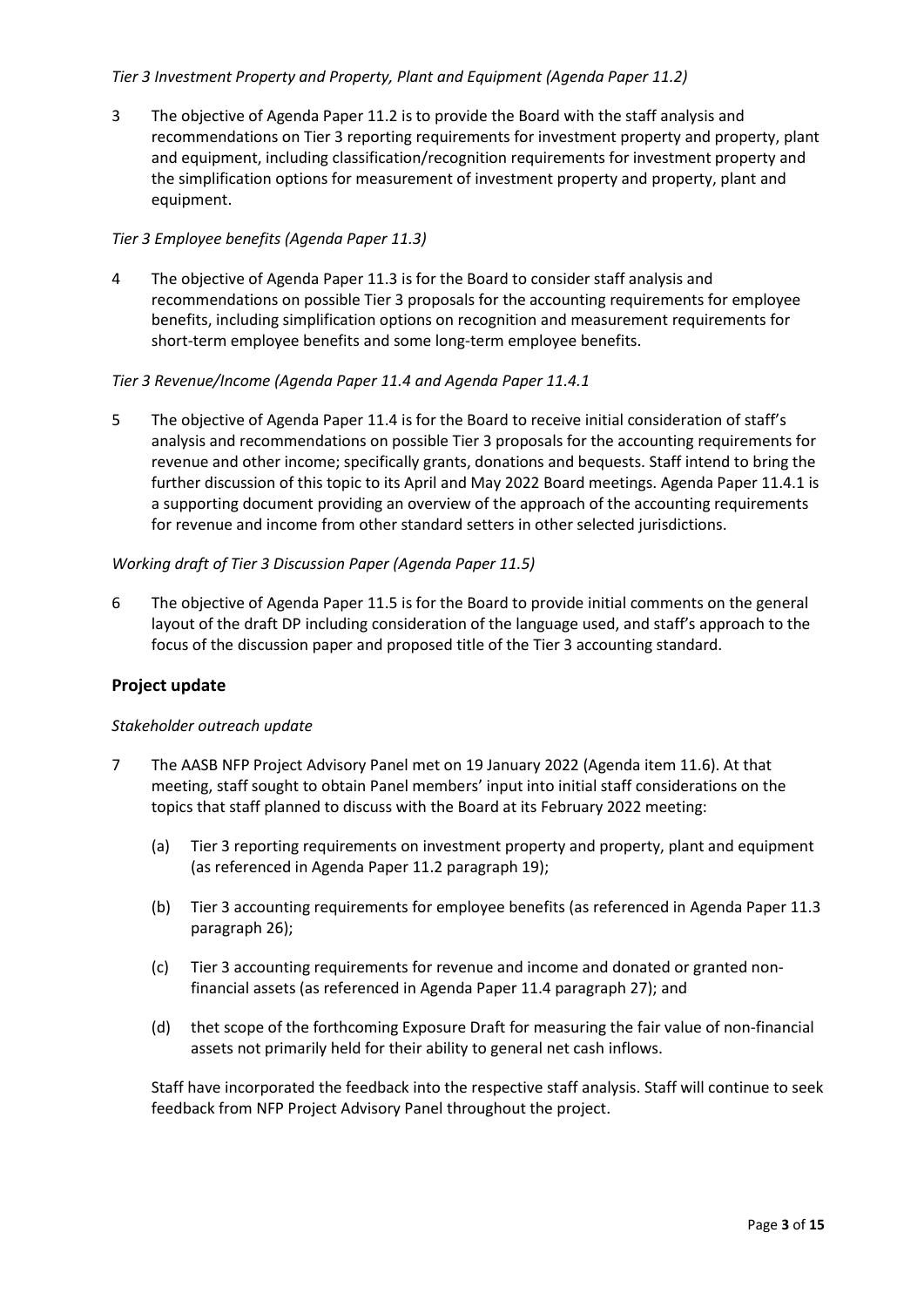# *Project environmental update including interaction with cross cutting projects*

| <b>Project</b>                                                                | <b>Update</b>                                                                                                                                                                                                                                                                                                                                                                                                                                                                                                                                                                                                                                                                                                                                                                                                                                                                                                                                                                                                                                                                                                                                                                                                                                                                                                                                                                                                                                                                                                                                                                                                                                                                                                                                                                                                                                                                                                                                                                                                                                                                                                                                                                                                                                                                                                                                                                                                                                                                                                                                          |  |
|-------------------------------------------------------------------------------|--------------------------------------------------------------------------------------------------------------------------------------------------------------------------------------------------------------------------------------------------------------------------------------------------------------------------------------------------------------------------------------------------------------------------------------------------------------------------------------------------------------------------------------------------------------------------------------------------------------------------------------------------------------------------------------------------------------------------------------------------------------------------------------------------------------------------------------------------------------------------------------------------------------------------------------------------------------------------------------------------------------------------------------------------------------------------------------------------------------------------------------------------------------------------------------------------------------------------------------------------------------------------------------------------------------------------------------------------------------------------------------------------------------------------------------------------------------------------------------------------------------------------------------------------------------------------------------------------------------------------------------------------------------------------------------------------------------------------------------------------------------------------------------------------------------------------------------------------------------------------------------------------------------------------------------------------------------------------------------------------------------------------------------------------------------------------------------------------------------------------------------------------------------------------------------------------------------------------------------------------------------------------------------------------------------------------------------------------------------------------------------------------------------------------------------------------------------------------------------------------------------------------------------------------------|--|
| <b>Australian Charities and</b><br>Not-for-profits<br><b>Regulations 2013</b> | The amendments to the Australian Charities and Not-for-Profits Commission Regulations 2013<br>came into effect from the 2022 annual information statement reporting period affecting:<br>changes to:<br>the charity size thresholds;<br>$\bullet$<br>disclosure of remuneration for key management personnel for large charities; and<br>٠<br>disclosure of related party transactions for medium and large charities.<br>$\bullet$<br>ACNC will develop guidance for the additional reporting requirements.                                                                                                                                                                                                                                                                                                                                                                                                                                                                                                                                                                                                                                                                                                                                                                                                                                                                                                                                                                                                                                                                                                                                                                                                                                                                                                                                                                                                                                                                                                                                                                                                                                                                                                                                                                                                                                                                                                                                                                                                                                           |  |
| NZASB's post-<br>implementation review<br>(PIR) of Tier 3 and Tier 4          | At its NZASB Board meeting in December 2021, staff further considered PIR feedback presented<br>at the 23 June 2021 Board meeting to review the minimum categories of income, expenses,<br>assets and liabilities in the Tier 3 and Tier 4 Standards. The NZASB Board decided to expand on<br>the mandatory minimum categories for revenue (based on a mixture of nature and sources) and<br>expenses in the Tier 3 and Tier 4 Standards, subject to applicability and significance to the<br>entity. The NZASB Board also decided to require additional minimum categories of significant<br>assets and liabilities (previously referred as resources and commitments) in the Tier 4<br>Standards.                                                                                                                                                                                                                                                                                                                                                                                                                                                                                                                                                                                                                                                                                                                                                                                                                                                                                                                                                                                                                                                                                                                                                                                                                                                                                                                                                                                                                                                                                                                                                                                                                                                                                                                                                                                                                                                    |  |
|                                                                               | Staff note that the AASB Board, at its 10-11 November 2021 Board meeting, decided to propose<br>in the DP to replicate the Tier 2 requirements for the information presented on the face of the<br>primary financial statements, supplemented by guidance or education material, rather than<br>specifying minimum categories specific to Tier 3 entities. Staff will continue to monitor the<br>project and consider implications of the PIR feedback on the respective topics expected to be<br>included in the DP. The disclosure requirements for key topics have not yet been discussed, as<br>these presentation requirements are subject to the discussion of the disclosure requirements<br>for key topics in future Board meeting.                                                                                                                                                                                                                                                                                                                                                                                                                                                                                                                                                                                                                                                                                                                                                                                                                                                                                                                                                                                                                                                                                                                                                                                                                                                                                                                                                                                                                                                                                                                                                                                                                                                                                                                                                                                                            |  |
| <b>IFR4NPO</b>                                                                | Consultation on Phase 2 (Not-for-Profit Organisations (NPOs)-specific financial reporting issues)<br>concluded on 7 October 2021. ED batches are expected in Sep 2022, May 2023 and Nov 2023<br>with final guidance expected April 2025. At its December 2021 meeting, the Technical Advisory<br>Group considered the following feedback from Phase 2 consultation:<br>There were general positive responses to the description of the issues raised and<br>significant agreement with the preferred alternative options proposed for each<br>technical topic as follows:<br>Reporting entity and control: Prepare additional NPO-specific guidance on the<br>nature of reporting entities and pragmatic method for assessing control.<br>NPOs acting on behalf of other entities: to follow IFRS Standards for control with<br>$\circ$<br>additional guidance and additional disclosure requirements.<br>Non-exchange revenue: to recognise non-exchange revenue using the principles in<br>IPSAS 23 and introduce exceptions to the requirements for gifts in-kind based on<br>some national standards. NPO-specific guidance to be provided.<br>Grant expenses: follow either IFRS Standards, IFRS for SMEs Standard or IPSAS<br>$\circ$<br>with additional guidance on recognition, measurement incorporating the<br>performance obligation approaches proposed in ED72 by IPSASB (where IPSAS is<br>not used as a base).<br>Measurement of non-financial assets held for social benefit: subsequent<br>$\circ$<br>measurement of PP&E follows either the cost model or the revaluation model with<br>NPO-specific guidance.<br>Inventory held for use or distribution: measure all inventory at the lower of cost or<br>$\circ$<br>net realisable value with NPO-specific guidance.<br>Presentation of financial statements: use IFRS for SMEs Standard and require NPOs<br>to use fund accounting and disclosure of reserve policy.<br>Classification of expenses - function or nature: either to allow analysis by function<br>$\circ$<br>or nature of expenses, or require analysis on both function and nature of<br>expenses.<br>o Fundraising costs: develop new NPO-specific guidance that requires disclosure of<br>the amount and accounting policy for fundraising costs.<br>Narrative reporting: apply integrated reporting, following the IIRC Framework,<br>tailored as appropriate for reporting in the NPO context.<br>The broad characteristics of NPOs are described as entities that are not controlled by<br>government where: |  |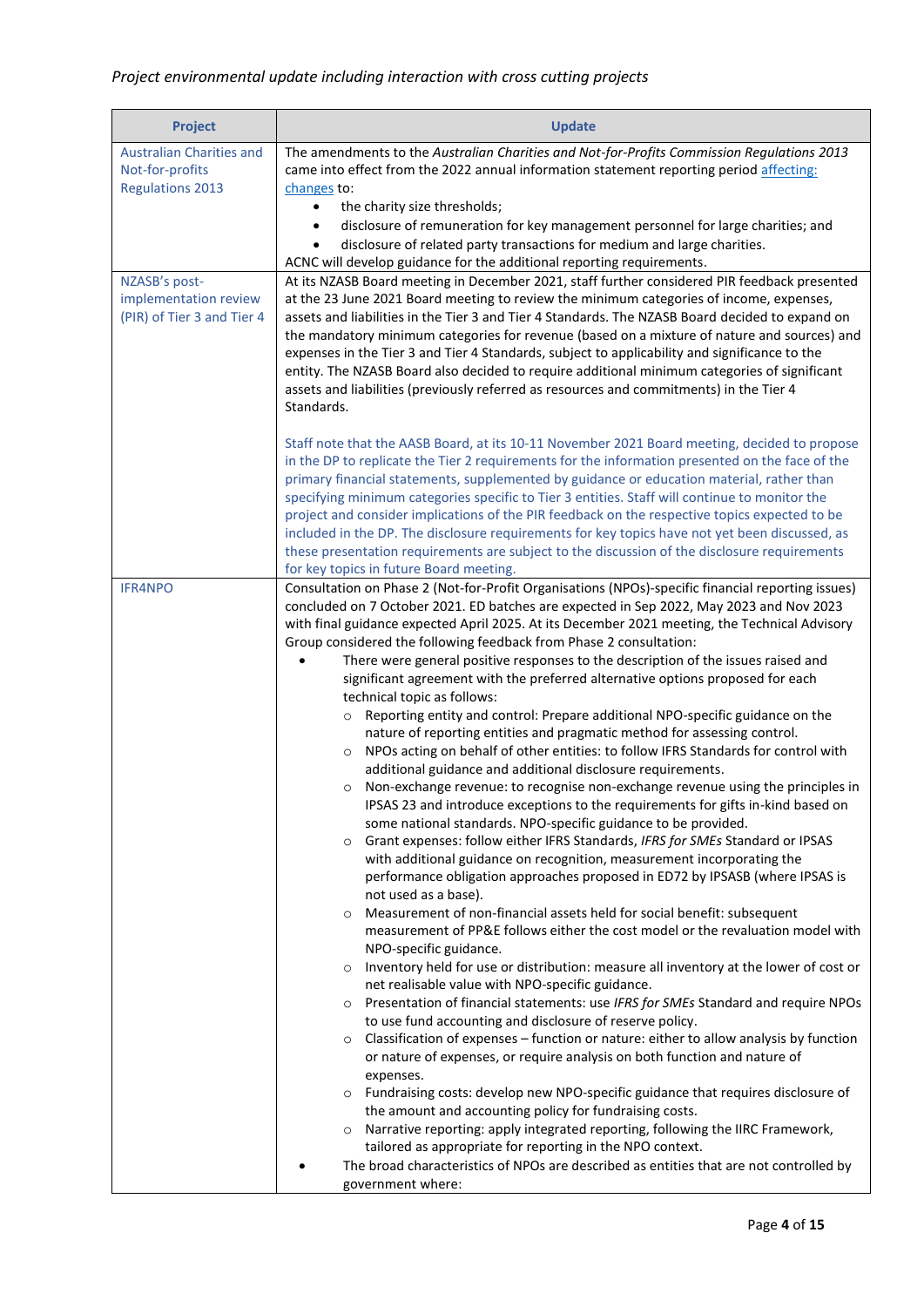| o the primary objective is providing goods and/or services for public benefit; and<br>o the direct profits or surplus for public benefit.<br>However, feedback received considered that more work may be required to define<br>and amend the broad characteristics to also capture grant-giving NPOs and to<br>introduce other indicators, and to make clear adoption of guidance is ultimately upon<br>each jurisdiction.<br>Feedback relating to primary users are described as resource provides and the public<br>to whom the NPO provides goods and services. Donors should be included as primary<br>users, but internal government boards should be recognised instead as management<br>having an interest in the entity's financial information rather than a primary user,<br>providing distinction between oversight and accountability.<br>Staff will consider implications of the consultation feedback on the respective topics expected<br>to be included in the DP.<br><b>Second Comprehensive</b><br>IASB is currently in the process of assessing whether to align the IFRS for SMEs Standard with<br>Review of the IFRS for<br>IFRS Standards and working towards publishing an exposure draft, proposing amendments to<br><b>SMEs Standard</b><br>the IFRS for SMEs Standard for new requirements that are in the scope of the review. The IASB<br>met on 19 Nov 2021 and 4 Dec 2021 and tentatively decided:<br>to retain Section 20 Leases of the IFRS for SMEs Standards unchanged and to consider<br>$\bullet$<br>aligning with IFRS 16 Leases in a future review of the Standard;<br>not to pursue improving disclosure requirements for operating leases without<br>$\bullet$<br>changing the recognition and measurement requirements in Section 20 of the IFRS for<br>SMEs Standard;<br>To propose amendments to IFRS for SMEs Standard to align the recognition<br>$\bullet$<br>requirements for termination benefits in Section 28 of the IFRS for SMEs Standards<br>with the 2011 amendments to IAS 19 Employee Benefits, and to retain the accounting<br>policy option to present actuarial gains and losses either in profit or loss or in other<br>comprehensive income;<br>to propose removing paragraph 28.19 (simplifications in measuring its defined benefit<br>$\bullet$<br>with respect to current employees) and to seek feedback on an alternative proposal<br>clarifying how to apply paragraph 28.19 in the ITC if stakeholders do not agree to<br>remove paragraph 28.19;<br>to retain unchanged the IFRS for SMEs Standard for borrowing cost and and to explore<br>٠<br>possible changes to the recognition and measurement of development cost in the IFRS<br>for SMEs Standard at a future meeting;<br>to align the definition of a business in the IFRS for SMEs Standard with the amended<br>definition of a business in the amended IFRS 3 Business Combinations in a new<br>appendix with application guidance. This also partially aligns Section 19 with the<br>requirements for acquisition-related costs and contingent consideration as set out in<br>IFRS 3. The requirement for an entity to measure any non-controlling interest in the<br>acquiree at the non-controlling interest's proportionate share of the recognised<br>amounts of the acquiree's identifiable net assets will remain unchange;<br>to propose amendments to Section 9 Consolidated and Separate Financial Statements<br>٠<br>to align partially with IFRS 10 Consolidated Financial Statements;<br>to propose amendments to Section 15 Investment in Joint Ventures to align partially<br>$\bullet$<br>with IFRS 11 Joint Arrangements; |
|-----------------------------------------------------------------------------------------------------------------------------------------------------------------------------------------------------------------------------------------------------------------------------------------------------------------------------------------------------------------------------------------------------------------------------------------------------------------------------------------------------------------------------------------------------------------------------------------------------------------------------------------------------------------------------------------------------------------------------------------------------------------------------------------------------------------------------------------------------------------------------------------------------------------------------------------------------------------------------------------------------------------------------------------------------------------------------------------------------------------------------------------------------------------------------------------------------------------------------------------------------------------------------------------------------------------------------------------------------------------------------------------------------------------------------------------------------------------------------------------------------------------------------------------------------------------------------------------------------------------------------------------------------------------------------------------------------------------------------------------------------------------------------------------------------------------------------------------------------------------------------------------------------------------------------------------------------------------------------------------------------------------------------------------------------------------------------------------------------------------------------------------------------------------------------------------------------------------------------------------------------------------------------------------------------------------------------------------------------------------------------------------------------------------------------------------------------------------------------------------------------------------------------------------------------------------------------------------------------------------------------------------------------------------------------------------------------------------------------------------------------------------------------------------------------------------------------------------------------------------------------------------------------------------------------------------------------------------------------------------------------------------------------------------------------------------------------------------------------------------------------------------------------------------------------------------------------------------------------------------------------------------------------------------------------------------------------------------------------------------------------------------------------------------------------------------------------------------------------------------------------------------------------------------------------------------------------------------------------------------------------------------------------------------------------|
|                                                                                                                                                                                                                                                                                                                                                                                                                                                                                                                                                                                                                                                                                                                                                                                                                                                                                                                                                                                                                                                                                                                                                                                                                                                                                                                                                                                                                                                                                                                                                                                                                                                                                                                                                                                                                                                                                                                                                                                                                                                                                                                                                                                                                                                                                                                                                                                                                                                                                                                                                                                                                                                                                                                                                                                                                                                                                                                                                                                                                                                                                                                                                                                                                                                                                                                                                                                                                                                                                                                                                                                                                                                                             |
| to propose amendments to Section 11 Basic Financial Instruments by adding the<br>$\bullet$<br>definition of a 'financial guarantee contract' from IFRS 9 Financial Instruments;<br>amongst other amendments, to align IFRS for SMEs Standard with Agriculture: Bearer<br>$\bullet$<br>Plants (Amendments to IAS 1 and IAS 41) with an exemption; and IAS 1 including<br>Definition of Material, Disclosure initiatives and Disclosure of Accounting Policies; and<br>to align with IFRS 15 Revenue from Contracts with Customers, to reflect the principles<br>$\bullet$<br>and language used in IFRS 15, and consider providing transition relief by permitting an<br>entity to continue its current revenue recognition policy for any contracts in progress at<br>transition date or for schedules to be completed within a set time after transition date<br>(Decision from Oct 2021 Board meeting).<br>Staff will continue to monitor the project and consider implications for IFRS for SMEs as one of                                                                                                                                                                                                                                                                                                                                                                                                                                                                                                                                                                                                                                                                                                                                                                                                                                                                                                                                                                                                                                                                                                                                                                                                                                                                                                                                                                                                                                                                                                                                                                                                                                                                                                                                                                                                                                                                                                                                                                                                                                                                                                                                                                                                                                                                                                                                                                                                                                                                                                                                                                                                                                                                |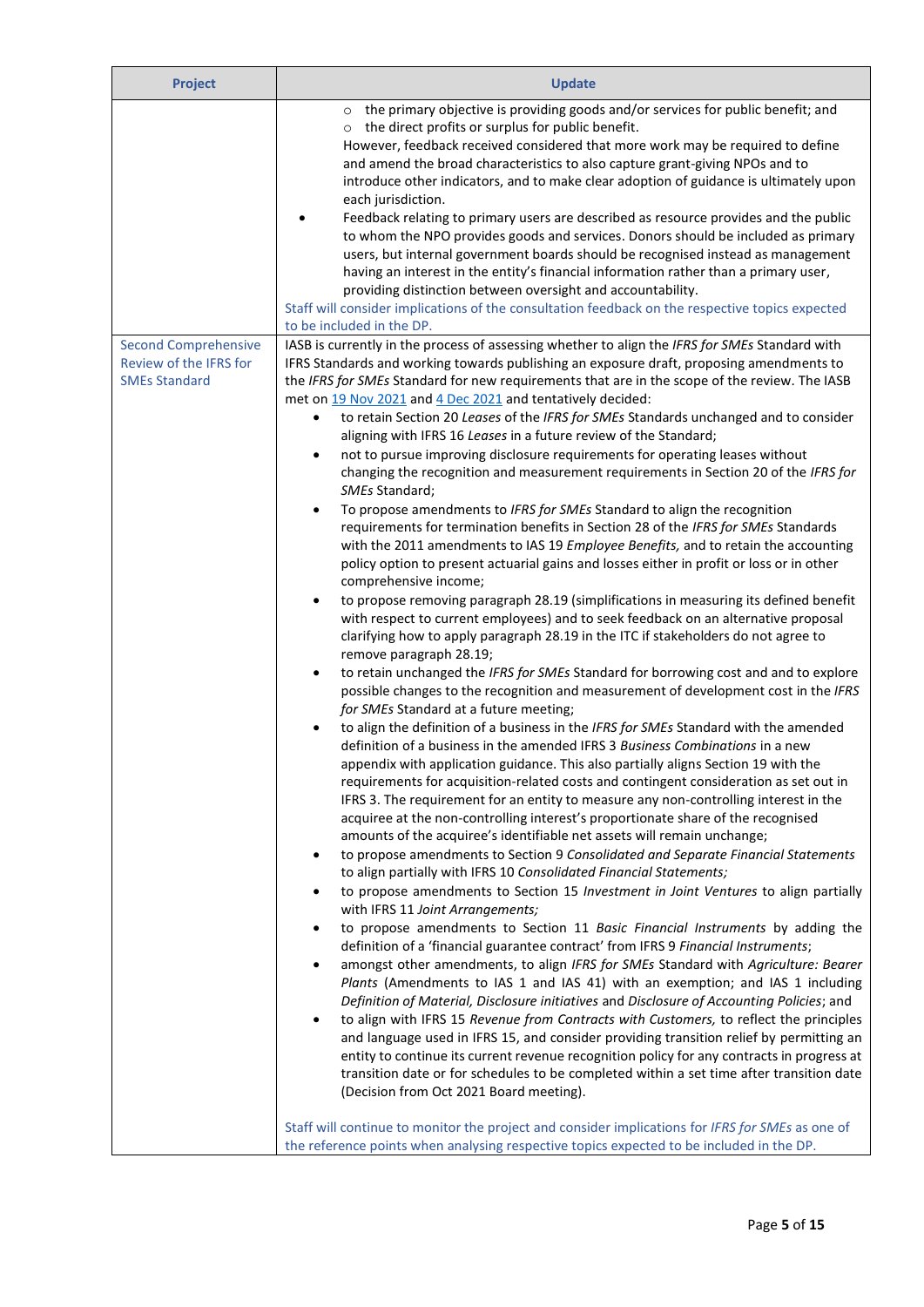## *Research update*

- 8 As noted at the November 2021 AASB meeting, the research on *Decision Usefulness: A re-examination of the information needs of nonprofit GPFR users* (D. Gilchrist, A. West, Y. Zhang, December 2021) (Agenda Paper 11.7.1) was presented at the AASB Research Forum 2021. This research pursued three questions including: 1) who is accountable? (Reporting Entity); 2) to whom are nonprofits accountable? (Users); and 3) what information do users need? (Decision usefulness).
- 9 The research findings reassured the need for financial reporting assurance for NFP users. The research also attempted to identify users of NFP financial statements which may include: regulators (including ACNC, ASIC and the ATO) and financial resource providers (government procurers and philanthropists); members; funders; directors; partner organisations where the reporting organisation works with those partners to deliver services;; other NFP organisations; and creditors users and staff.

The research also highlighted areas of complexity in the accounting standards and financial literacy as hindering the usefulness of general purpose financial statements. Opportunities for improving the usefulness of NFP general purpose financial statements (GPFS) include:

- building financial literacy skills to improve the understandability of NFP GPFS;
- providing nonprofit-specific accounting guidance; and
- reduction in options for preparation and reporting to enhance comparability and addition of nonprofit-specific examples.
- 10 *The Effect of Capitalising Operating Leases on Charities* (N. Fahad, T. Scott, November 2021) (Agenda Paper 11.7.2) examines the effect of capitalising operating leases on the total liabilities to total assets and surplus to total asset ratios for a sample of New Zealand charities. It finds that both ratios have significantly increased post-capitalisation and that expenditure change. This paper also discusses the characteristics of charities' operating leases and how they differ from the for-profit sector based on research of a random sample of 100 selected New Zealand charities. In particular, the research suggests that:
	- (a) over a third of charities would likely be unaffected by changes in lease accounting;
	- (b) finding an incremental cost of borrowing may be difficult due to not many charities having long-term debt; and
	- (c) an increase in total liability to total asset ratio as a result of capitalisation of leases will have a material effect on charities' recognition of liabilities and their leverage ratio. The surplus to total asset ratio also improves compared to for-profit literature that finds a decrease in return on assets suggesting that charities aim to break even or have a modest surplus rather than maximising profits.
- <span id="page-5-0"></span>11 *Morrison Government puts charity fundraising reform on national agenda* (Agenda item 11.7.3) was a joint media release published in December 2021 detailing a Commonwealth government announcement that it has agreed with all states and territories to develop a national fundraising framework to harmonise fundraising laws. This will be on top of the work undertaken by the Commonwealth and states adopting a cross-border model for fundraising registration and reporting by charities and other NFP entities.

#### **Question 1 to the Board**

Do Board members have any comments on the project update summarised above?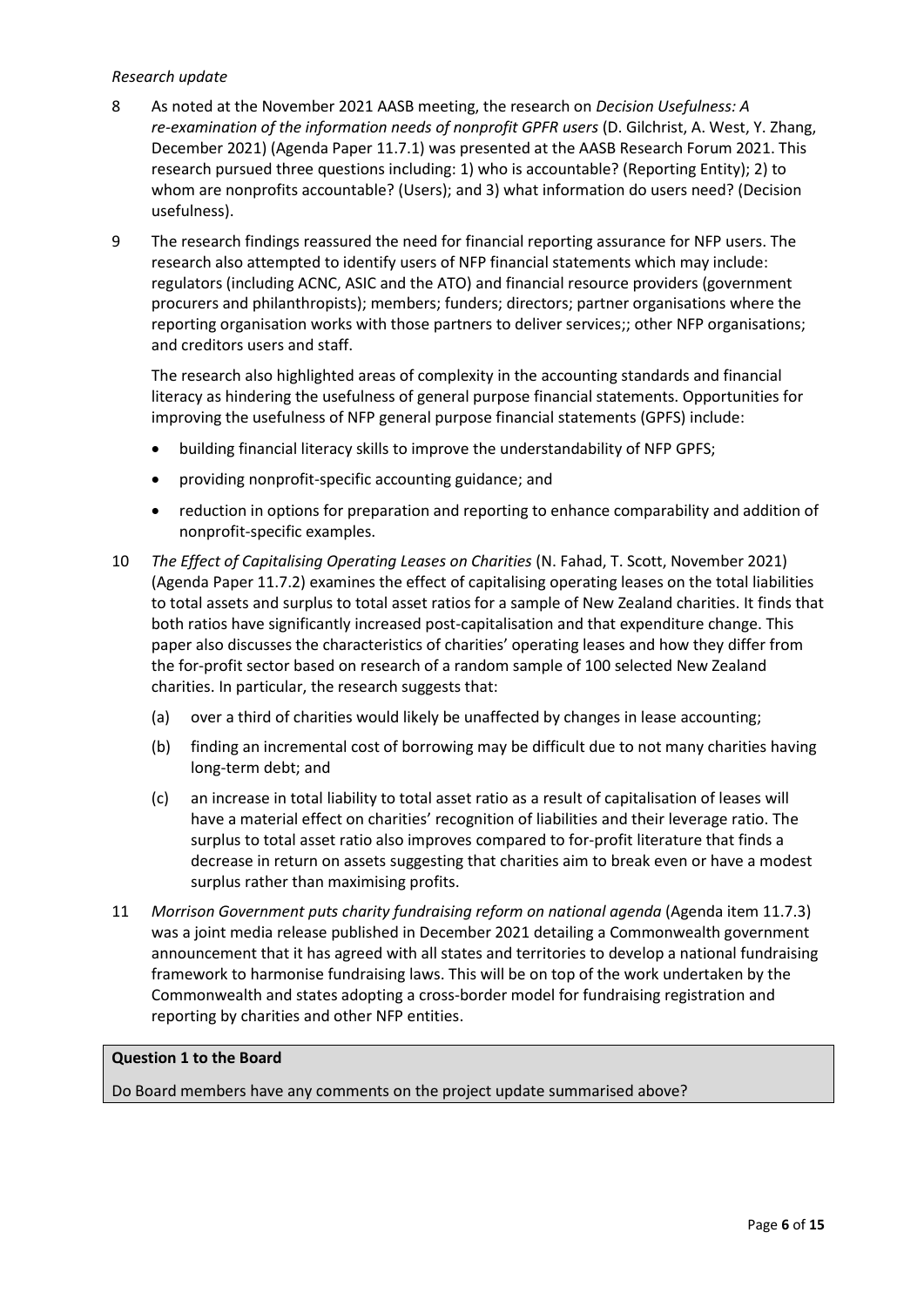## *Working draft Tier 3 Discussion Paper and proposed outreach plan*

- 12 Staff have brought to the Board the working draft of the Tier 3 Discussion Paper (Agenda item 11.5) for the Board to consider and provide feedback on the general layout of the current draft of the DP. Staff are conscious of the intended audience of the DP and have drafted the DP using;
	- (a) simplified language that is tailored for the intended stakeholders (for example, referring to complying with International Financial Reporting Standards as 'full IFRS').). However, staff note that the risk of overly simplifying the language may result in the loss of the intended meaning or requirement. Staff will continue to assess and refine the style of the language applied in future drafts of the DP;
	- (b) flowcharts/images and breakout examples to present information in another format to make it easier for stakeholders to understand the information; and
	- (c) tools and techniques (such as expandable buttons) to distinguish the content provided in the "more information" sections which contains the Board's decision, and its considerations and rationale for its decisions . However, staff note that expandable buttons will not work as intended for printed PDF documents. Staff are currently exploring other ways to present these sections, such as presenting the information in a separate Appendix or in a columnar format with the main text presented on the left and more information is presented on the right.
- 13 Staff have drafted the DP with a focus being the Board's proposals for a further reporting tier rather than the overall Board's proposal in respect of the NFP private sector differential reporting framework. Staff think this will keep the focus on the Tier 3 proposals rather than shifting stakeholder's focus on (not) setting reporting thresholds or retaining the existing Tier 1 and Tier 2 reporting requirements for NFP private sector entities.
- <span id="page-6-1"></span><span id="page-6-0"></span>14 In the current draft DP, staff have tentatively labelled Tier 3 reporting requirements as 'Tier 3 Australian Accounting Standards – Simplified Accounting'. This is intended to remain consistent with the Tier 2 – reporting requirements being described as 'Simplified Disclosures'. Alternatively other possible proposed titles could be:
	- (a) Tier 3 Australian Accounting Standards Simplified Accounting (Not-for-Profit Private Sector Entities). This identifies the entities which the Standard is intended for and it will help to distinguish from any future development of a possible Tier 3 reporting requirements for public sector entities. However, staff note that this may be inconsistent with some existing Australian Accounting Standards that do not include their limited application in their titles (such as AASB 8 *Operating Segments* and 1004 *Contributions*);
	- (b) Tier 3 Australian Accounting Standards Less Complex Entities. This corresponds to the description given by the International Auditing and Assurance Standards Board in respect of its proposed auditing standards;
	- (c) Tier 3 Australian Accounting Standards Small and Medium-Sized Entities. This acknowledges the size of the entities for which the reporting Tier is being developed and provides a 'link' to IFRS as the basis for Australian accounting standard-setting. However, the reference to "small" entities may be confusing for some stakeholders, as such this title may omit the term small to convey that Tier 1 and Tier 2 General Purpose Financial Statements would be more appropriate for larger NFP entities; or
	- (d) Tier 3 Australian Accounting Standards Simplified Accounting for Smaller Not-for-Profit Entities. This maintains consistency with the Tier 2 descriptor as well as identifies the intended user group.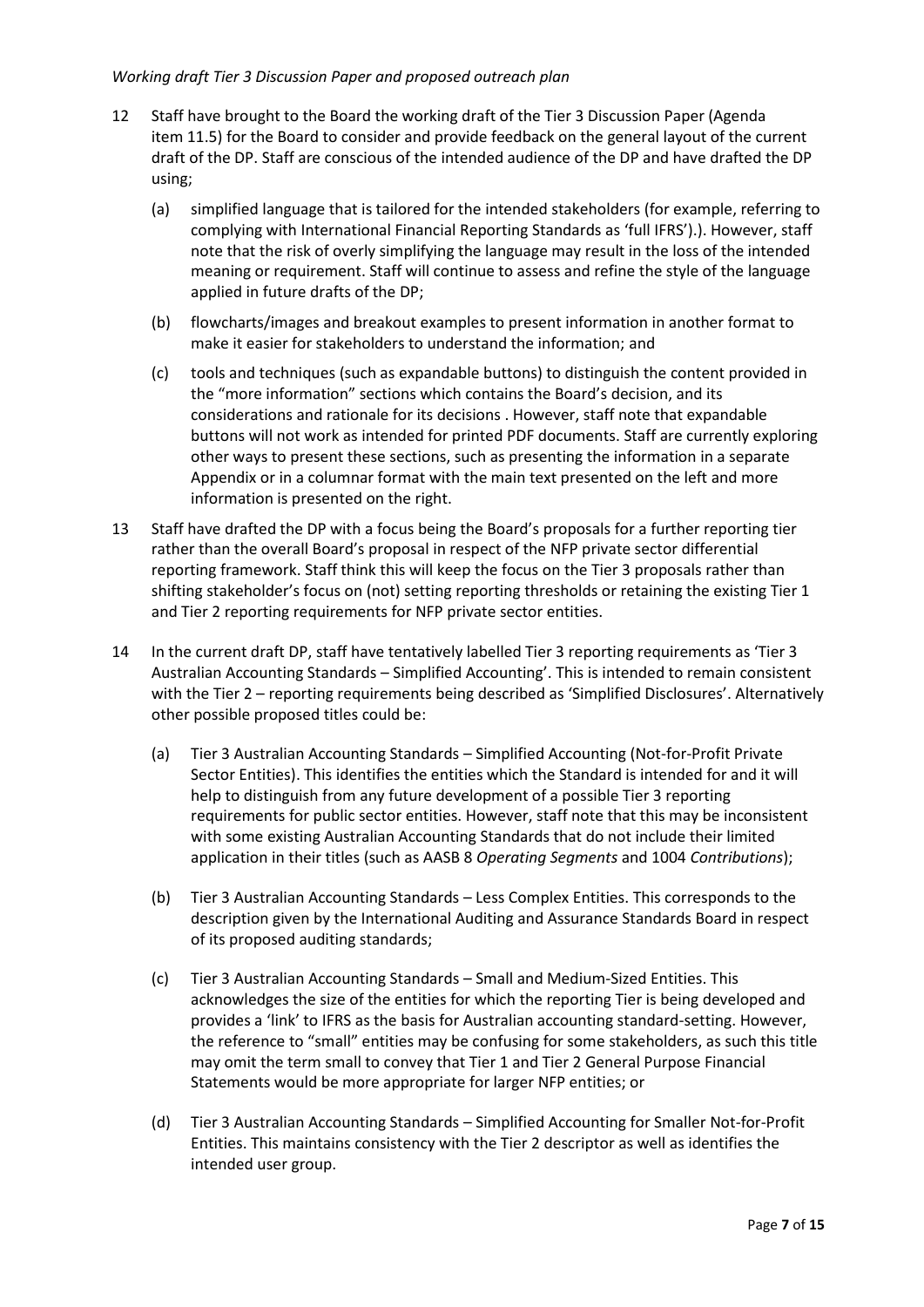- 15 Staff have further considered the proposed outreach plan to accompany the release of the DP planned for H2 of 2022. Possible engagement strategies could include:
	- (a) early engagement with targeted focus groups comprising financial statement preparers of smaller NFP entities, representatives of the professional accounting bodies, users such as philanthropic trusts, and regulators such as the ACNC to 'road test' the DP prior to its release;
	- (b) developing factsheets on specific topics presented in the DP providing high-level overviews to ensure less resourced stakeholders have access to the information presented in the DP; and
	- (c) A planned road show including webinar, face to face and virtual roundtables in November 2022 to February 2023 with various stakeholders including the NFP committees of the professional accounting bodies across all states and territories.

Staff will bring further discussion of the outreach plan to future Board meeting.

#### **Questions to the Board**

- 2a) Do Board members have any comments on the general layout of the working draft DP including the language used and flowcharts/images and examples presented in the DP?
- 2b) Do Board members support the staff approach to focus the DP on Tier 3 proposals rather than the overall NFP private sector differential reporting framework? If not, do Board members want the DP to more fully reflect the Board's decision about a revised NFP private sector differential reporting framework in its entirety?
- 2c) Do Board members support the proposed naming of Tier 3 reporting requirements as Tier 3 Australian Accounting Standards – Simplified Accounting? If not, do Board members support any of thethr other proposed titles listed in paragrap[h 14\(a\)](#page-6-0) – [14\(d\)](#page-6-1) above?
- 2d) Do Board members have any other comments in relation to the working draft Tier 3 DP?

#### **Preliminary staff analysis on sweep and other issues**

<span id="page-7-0"></span>16 Since theBoard meeting in November 2021, staff have reviewed the possible sweep and other issues captured to date and provided preliminary staff analysis and the staff's approach when drafting the DP as presented in **[Table](#page-8-0)** *1* below. Staff will bring any remaining sweep and other issues for the Board's consideration at a future meeting, as presented in the project timeline in paragraph [17.](#page-12-0)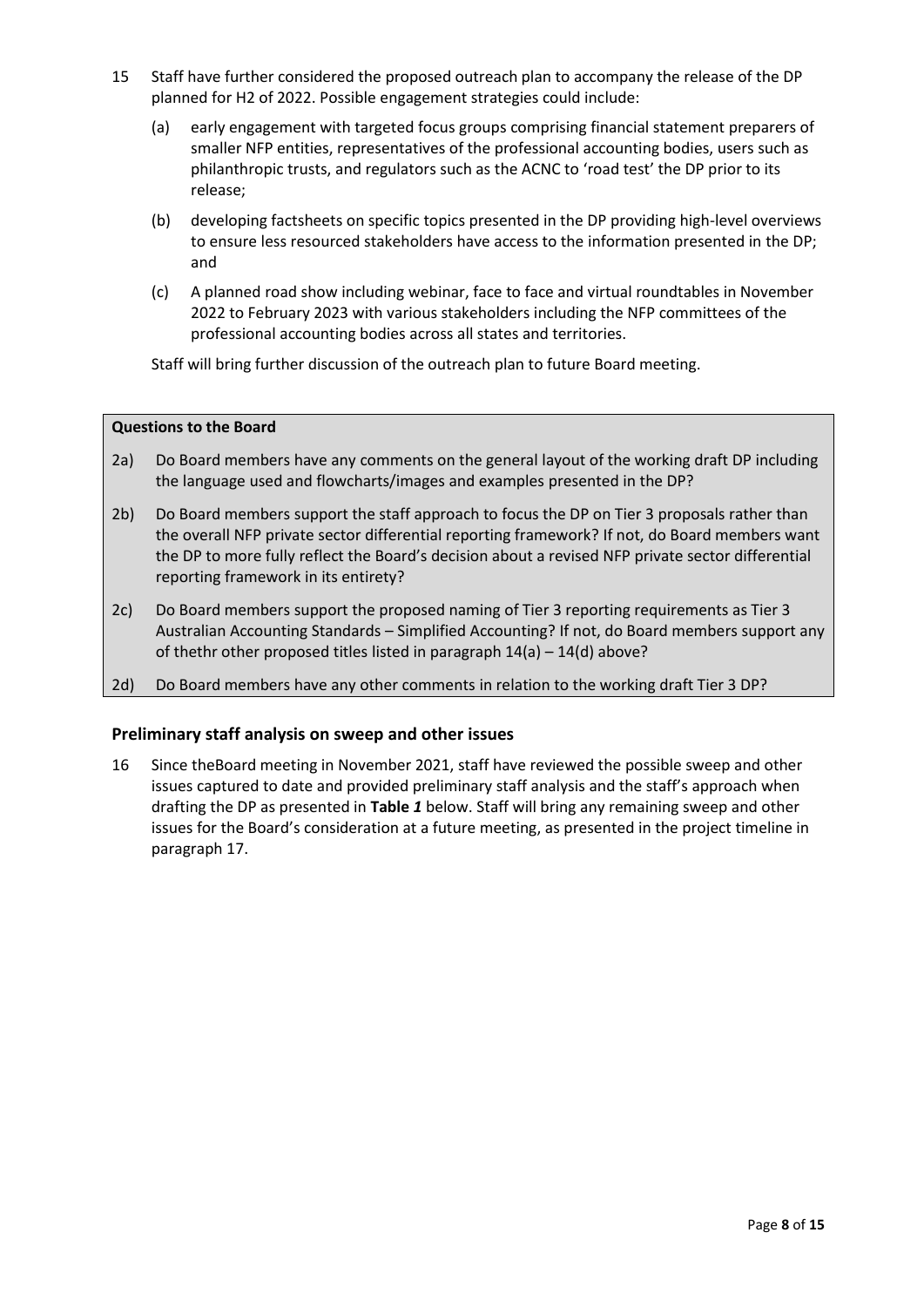# <span id="page-8-0"></span>**Table 1: Sweep and other issues collected to date**

| <b>SWEEP AND OTHER ISSUES</b>                                                                                                                                                                                                                                                                                                                                                                                                                                                                                                                                                                          | <b>PRELIMINARY STAFF ANALYSIS</b>                                                                                                                                                                                                                                                                                                                                                                                                                                                                                                                                                                                                                                                                                                                                                                                                                                                                                                                                                                                                                                                                                                                |
|--------------------------------------------------------------------------------------------------------------------------------------------------------------------------------------------------------------------------------------------------------------------------------------------------------------------------------------------------------------------------------------------------------------------------------------------------------------------------------------------------------------------------------------------------------------------------------------------------------|--------------------------------------------------------------------------------------------------------------------------------------------------------------------------------------------------------------------------------------------------------------------------------------------------------------------------------------------------------------------------------------------------------------------------------------------------------------------------------------------------------------------------------------------------------------------------------------------------------------------------------------------------------------------------------------------------------------------------------------------------------------------------------------------------------------------------------------------------------------------------------------------------------------------------------------------------------------------------------------------------------------------------------------------------------------------------------------------------------------------------------------------------|
| Scope of the NFP legislation that<br>will be impacted by this project:<br>While the Board has tentatively<br>decided not to specify any<br>reporting thresholds in which<br>entities may apply the Tier 3<br>reporting requirements, the<br>Board may need to consider any<br>implications where the governing<br>legislation does not require that<br>the financial statements prepared<br>for regulatory purpose comply<br>with the Australian Accounting<br>Standards, but are otherwise<br>required to:<br>give a true and fair view of<br>the financial performance<br>and financial position; or | Expanding on Research Report 10, staff may need to perform additional<br>analysis to consider the extent to which the NFP governing legislation is<br>impacted, and the interaction of AASB 1053 to ensure the application of<br>tiers is sufficiently clear for entities to understand what reporting<br>requirements are relevant to them.<br>Staff consider that regulatory legislation that does not specify financial<br>statements to be prepared in accordance with the Australian Accounting<br>Standards would not be considered as GPFS. Staff do not plan to cover<br>where legislation requires to give a true and fair view of the financial<br>performance and financial position or prepare income statement and<br>balance sheet to be GPFS. Staff will also clarify in the DP that a GPFS must<br>consist of a complete set of financial statements. Staff will also actively<br>engage with relevant regulators to consider the interactions between the<br>regulatory requirements which requires specific financial statements to be<br>prepared rather than a set of financial statements and the scope of this<br>project. |
| prepare income statement<br>and balance sheet.                                                                                                                                                                                                                                                                                                                                                                                                                                                                                                                                                         |                                                                                                                                                                                                                                                                                                                                                                                                                                                                                                                                                                                                                                                                                                                                                                                                                                                                                                                                                                                                                                                                                                                                                  |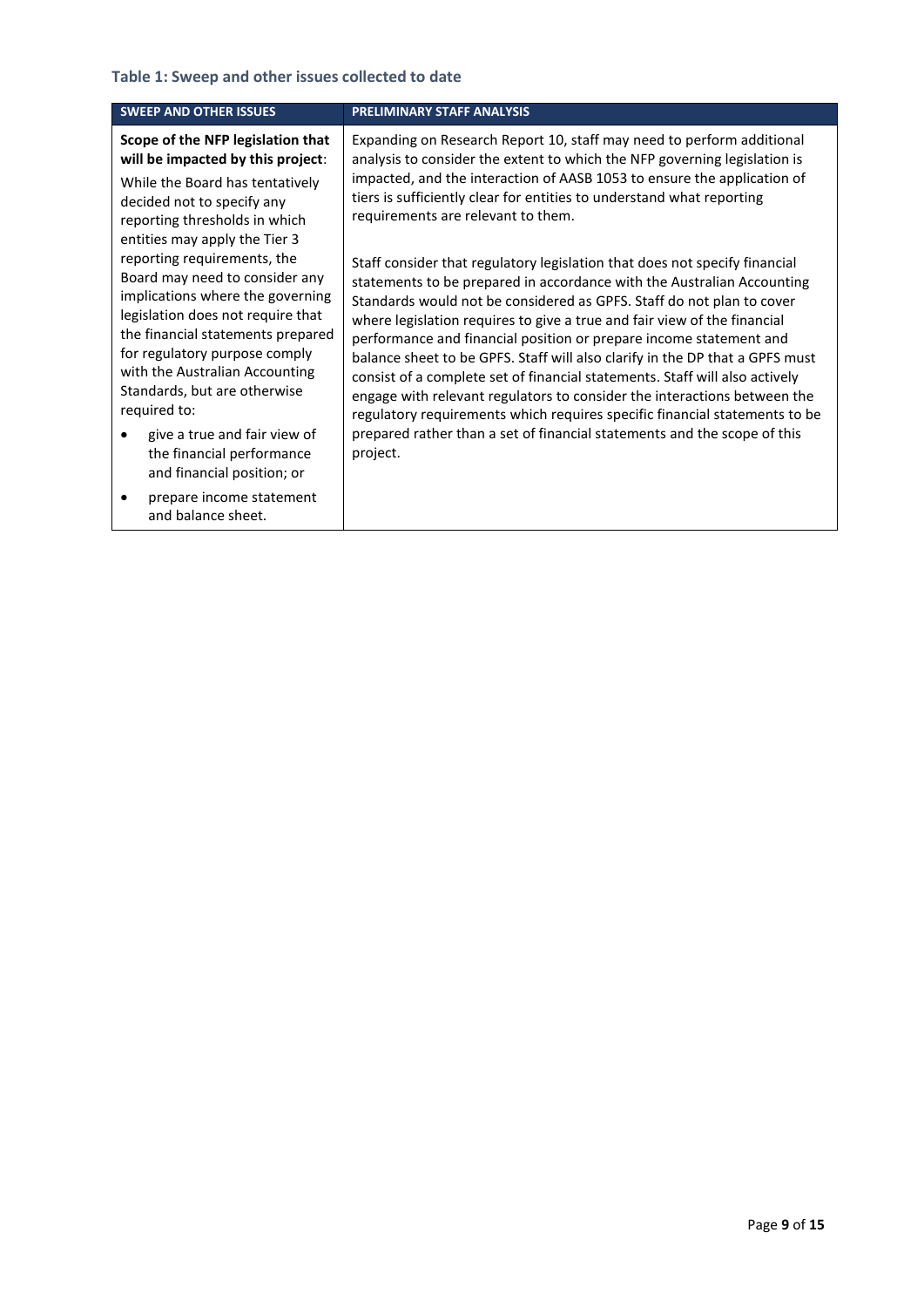| <b>SWEEP AND OTHER ISSUES</b>                                                                                                                                                                                                                                                                                                                                                                                                                                                                                                                                                                                                                            | <b>PRELIMINARY STAFF ANALYSIS</b>                                                                                                                                                                                                                                                                                                                                                                                                                                                                                                                                                                                                                                                                                                                                                                                                                                                                                                                                                                                                                                                                                                                                                                                                                                                                                                                                                                                                                                                                                                                                                                                                                                                                                                                                                                                                                                                                                                                                                                                                                                                                     |
|----------------------------------------------------------------------------------------------------------------------------------------------------------------------------------------------------------------------------------------------------------------------------------------------------------------------------------------------------------------------------------------------------------------------------------------------------------------------------------------------------------------------------------------------------------------------------------------------------------------------------------------------------------|-------------------------------------------------------------------------------------------------------------------------------------------------------------------------------------------------------------------------------------------------------------------------------------------------------------------------------------------------------------------------------------------------------------------------------------------------------------------------------------------------------------------------------------------------------------------------------------------------------------------------------------------------------------------------------------------------------------------------------------------------------------------------------------------------------------------------------------------------------------------------------------------------------------------------------------------------------------------------------------------------------------------------------------------------------------------------------------------------------------------------------------------------------------------------------------------------------------------------------------------------------------------------------------------------------------------------------------------------------------------------------------------------------------------------------------------------------------------------------------------------------------------------------------------------------------------------------------------------------------------------------------------------------------------------------------------------------------------------------------------------------------------------------------------------------------------------------------------------------------------------------------------------------------------------------------------------------------------------------------------------------------------------------------------------------------------------------------------------------|
| Scope of entities that will be<br>impacted by the withdrawal of<br><b>SAC 1:</b><br>The Board has tentatively decided<br>at its April 2021 Board meeting<br>that the DP will propose the<br>withdrawal of SAC 1 Definition of<br>the Reporting Entity for NFP<br>private sector entities, and the<br>amendment of AASB 1053<br>Application of Tiers of Australian<br>Accounting Standards, to remove<br>the option for such entities to<br>prepare special purpose financial<br>statements. While it is out of<br>scope of this project, the Board<br>has yet decided when and how<br>the withdrawal of SAC 1 will<br>impact NFP public sector entities. | The Public Sector Financial Reporting Framework Project is currently on<br>hold pending further discussion at a future meeting of the reformed FRC<br>Working Group, however it was previously discussed with principal<br>stakeholders in June 2018 and it was agreed that the then FRC's Public<br>Sector Working Group will lead this project.<br>While the Board will need to consider the interaction of the Revised<br>Conceptual Framework for both the for-profit and NFP public sector<br>entities, staff do not think the DP should seek feedback regarding the<br>public sector because:<br>the DP is the first phase of the consultation process, therefore it<br>٠<br>would be more appropriate to focus seeking feedback relevant to NFP<br>private sector entities only. Any questions relating to the public<br>sector can be included at a later stage, if the Board decides to<br>proceed with an ED;<br>it may cause confusion if some questions related to public sector<br>٠<br>were included within the DP especially for smaller or less resourced<br>private sector entities;<br>while there may be some public sector entities that continue to<br>$\bullet$<br>prepare special purpose financial statements, this would be rare<br>based on Research Report 6: Financial Reporting Requirements<br>Applicable to Australian Public Sector Entities (May 2018). Staff will<br>likely have more clarity of the extent of SPFS preparers amongst the<br>public sector at the ED stage, should the Board decide to proceed to<br>develop an ED; and<br>the FAQ to AASB 2020-2 explicitly stated that the public sector will<br>٠<br>not be impacted by the Revised Conceptual Framework and the<br>financial reporting framework will be considered via separate<br>targeted consultations.<br>Staff consider that the DP should make clear that the DP is relevant to NFP<br>private sector entities only. However, any feedback obtained during the<br>consultation of this project will be considered as part of the Public Sector<br>Financial Reporting Framework Project. |
| Inclusion of the conceptual<br>framework:<br>The Board has tentatively decided<br>that Tier 3 reporting<br>requirements are developed as a<br>single stand-alone<br>pronouncement (refer to minutes<br>of 21-22 June 2021 Board<br>meeting) that will have minimal<br>cross-referencing to<br>requirements of other Australian<br>Accounting Standards. However,<br>the Board did not decide whether<br>the Conceptual Framework<br>should be included within Tier 3<br>reporting requirements as this is<br>subject to the outcome of the<br>consultation on any further NFP<br>amendments potentially needed<br>to the Conceptual Framework.           | Staff paper 3.2 presented at the 21-22 June 2021 Board meeting noted<br>there are some selected jurisdictions that included a 'simplified' conceptual<br>framework within the stand-alone standards whilst other selected<br>jurisdictions make cross references to their conceptual framework. As<br>outlined in the staff paper, including a 'simple' conceptual framework<br>would ensure that the Tier 3 reporting requirements remain a stand-alone<br>standard, however it may also increase the length of the stand-alone<br>standard, and many smaller NPF entities may be unlikely to refer to the<br>conceptual framework.<br>Staff consider that the Board should, as part of the DP, include as part of<br>the Board's preliminary views that the Tier 3 reporting requirements will<br>operate within the aegis of a single conceptual framework applying to all<br>not-for-profit entities.                                                                                                                                                                                                                                                                                                                                                                                                                                                                                                                                                                                                                                                                                                                                                                                                                                                                                                                                                                                                                                                                                                                                                                                             |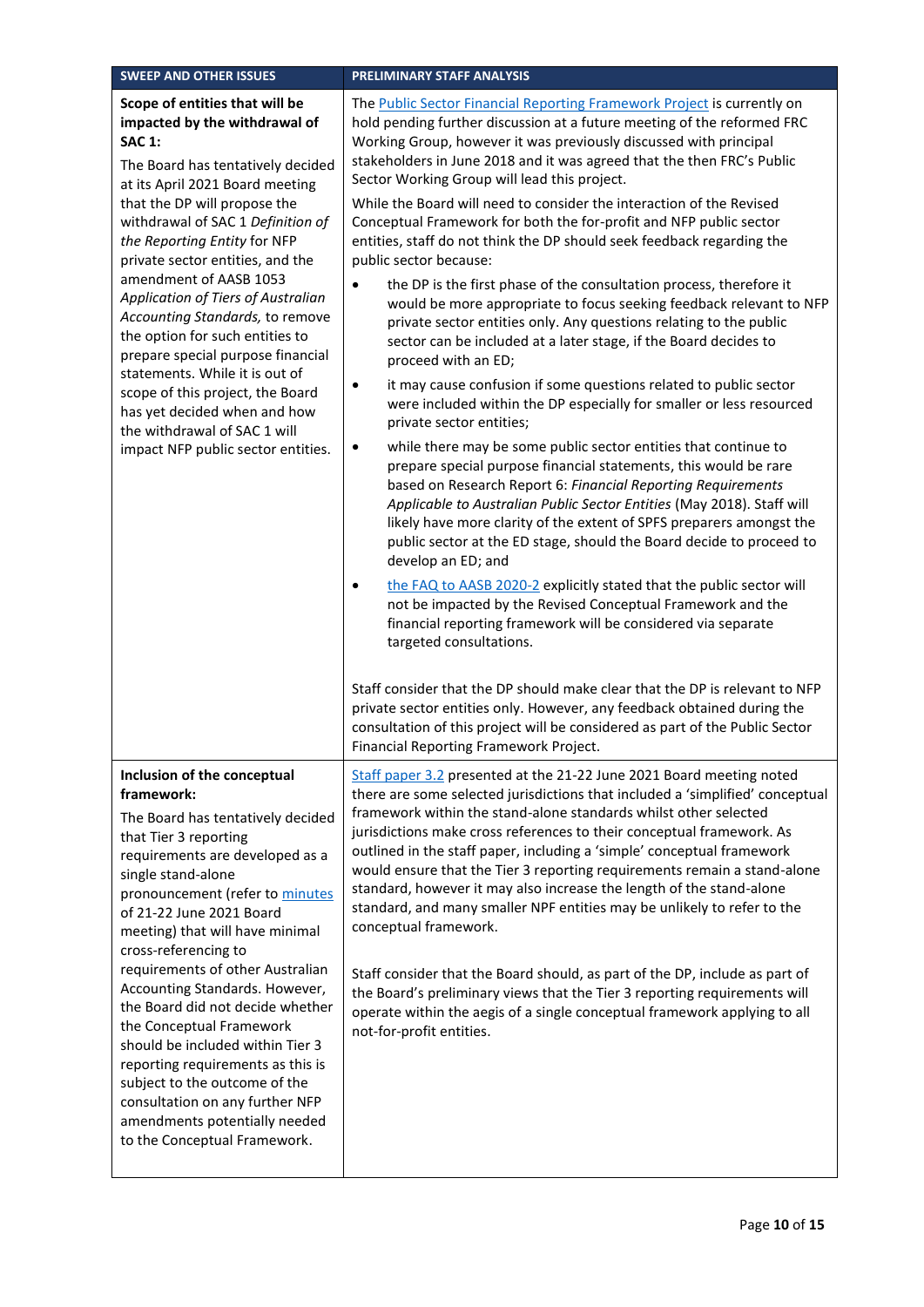| <b>SWEEP AND OTHER ISSUES</b>                                                                                                                                                                                                                                                                                                                                    | <b>PRELIMINARY STAFF ANALYSIS</b>                                                                                                                                                                                                                                                                                                                                                                                                                                                                                                                                                                                                                                                                                                                                                                                                                                                                                                                                                                                                       |
|------------------------------------------------------------------------------------------------------------------------------------------------------------------------------------------------------------------------------------------------------------------------------------------------------------------------------------------------------------------|-----------------------------------------------------------------------------------------------------------------------------------------------------------------------------------------------------------------------------------------------------------------------------------------------------------------------------------------------------------------------------------------------------------------------------------------------------------------------------------------------------------------------------------------------------------------------------------------------------------------------------------------------------------------------------------------------------------------------------------------------------------------------------------------------------------------------------------------------------------------------------------------------------------------------------------------------------------------------------------------------------------------------------------------|
| <b>Assurance related matters:</b><br>The issues collected to date<br>relate to whether there are any<br>implications for an auditor<br>providing an audit opinion where<br>an entity has prepared GPFS<br>using an inappropriate reporting<br>tier (e.g. auditor disagrees with a<br>large charity preparing Tier 3<br>GPFS).                                    | The Board may need to consider the assurance implications (if any) of the<br>Board's decision for the audit of NFP private sector entities' GPFS. While<br>the focus of the Tier 3 DP should be the proposed reporting requirements,<br>staff consider it worthwhile to develop some accompanying materials<br>developed in conjunction with the AUASB covering any assurance<br>implications that may arise from the proposed Tier 3 reporting<br>requirements. Any feedback received relating to assurance matters will be<br>shared with AUASB staff and would be provided to the Board for future<br>consideration.                                                                                                                                                                                                                                                                                                                                                                                                                 |
| <b>Other outstanding reporting</b><br>requirement matters:<br>investment in associates and<br>joint ventures<br>The outstanding reporting<br>requirements came about from<br>previous discussions of proposals<br>for Tier 3 reporting requirements<br>for consolidated financial<br>statements (refer to meeting<br>minute for the June 2021 Board<br>meeting). | At the June 2021 Board meeting, the Board decided to allow a NFP private<br>sector entity presenting Tier 3 GPFS the choice of presenting either<br>consolidated financial statements as specified by AASB 10 Consolidated<br>Financial Statements, or separate financial statements as its only financial<br>statements. The Board has yet to determine the accounting for<br>investments in associates and joint ventures in consolidated financial<br>statements and the accounting for investments in subsidiaries, associates<br>and joint ventures in separate financial statements.<br>Staff note that the Board has subsequently decided that the accounting<br>requirements for investment in associates and joint ventures will be<br>primarily based on the NZ External Reporting Board's Public Benefit Entity<br>Simple Format Reporting - Accrual (Not-for-Profit) Accounting Standard at<br>its August 2021 Board meeting (refer to AP 4.1).<br>Staff will continue to analyse the implications of the Board's decisions |
|                                                                                                                                                                                                                                                                                                                                                                  | having regard to the Board's preliminary view on consolidation. Staff plan<br>to include text in the DP reflecting the Board's decision.                                                                                                                                                                                                                                                                                                                                                                                                                                                                                                                                                                                                                                                                                                                                                                                                                                                                                                |
| <b>Definitions:</b><br>The Board has tentatively<br>decided, at its June 2021 Board<br>meeting, that where an entity<br>presents separate financial<br>statements as its only financial<br>statements, disclosures of the                                                                                                                                        | At the June 2021 Board meeting, the Board formed a tentative view that,<br>where an entity presents separate financial statements as its only financial<br>statements, disclosures of the entity's 'significant relationships' should be<br>required to provide users of the financial statements with information<br>about the other entities that could significantly affect the entity's future<br>financial position and performance.<br>The Board could direct staff to conduct further analysis to inform the Board                                                                                                                                                                                                                                                                                                                                                                                                                                                                                                               |
| entity's 'significant relationships'<br>should be required. The<br>definition of 'significant<br>relationships' has not yet been                                                                                                                                                                                                                                 | proposals for Tier 3 reporting requirements on what the proposed<br>definition could be. The associated disclosure requirements will still be<br>considered as part of staff analysis on disclosure of the key topics at a<br>future board meeting.                                                                                                                                                                                                                                                                                                                                                                                                                                                                                                                                                                                                                                                                                                                                                                                     |
| discussed.                                                                                                                                                                                                                                                                                                                                                       | However, staff considers the Board should explicitly state that the Board<br>could explicitly state that the Board has not yet formed a view on the<br>definition of 'significant relationships'. This will allow the Board to address<br>the definition following feedback received from the DP whether<br>stakeholders support to allow a choice for Tier 3 reporting requirements to<br>present consolidated financial statements or separate financial statements.                                                                                                                                                                                                                                                                                                                                                                                                                                                                                                                                                                  |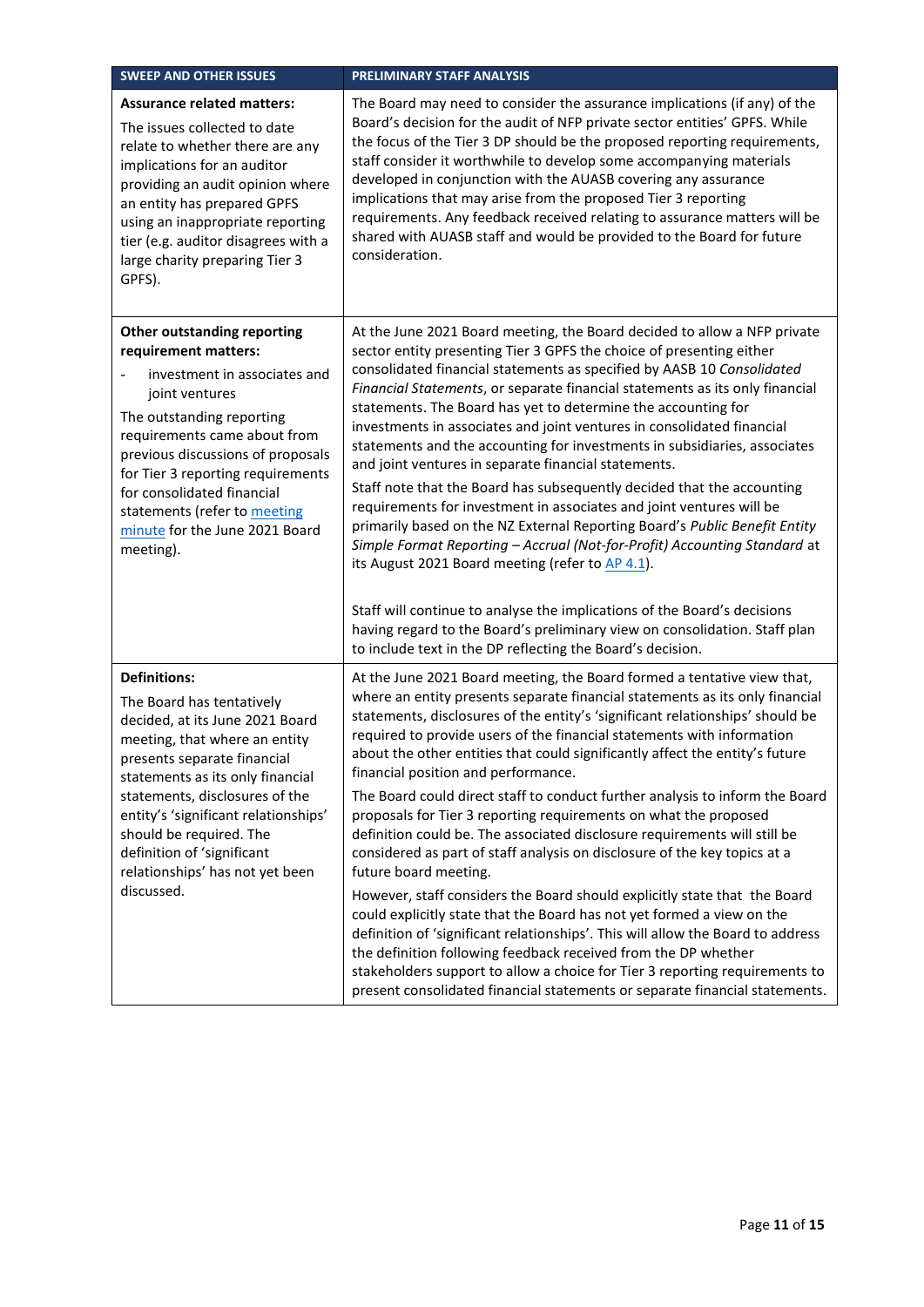| <b>SWEEP AND OTHER ISSUES</b>                                                                                                                                                                                                                                                                                                                                                                                                                                                                                                                                                                                                                                                                                                                                                                                         | PRELIMINARY STAFF ANALYSIS                                                                                                                                                                                                                                                                                                                                                                                                                                                                                                                                                                                                                                                                                                                                                                                                                                                                                                                                                                                                                                                                                                                                                                                                                                                                                                                                                                   |  |
|-----------------------------------------------------------------------------------------------------------------------------------------------------------------------------------------------------------------------------------------------------------------------------------------------------------------------------------------------------------------------------------------------------------------------------------------------------------------------------------------------------------------------------------------------------------------------------------------------------------------------------------------------------------------------------------------------------------------------------------------------------------------------------------------------------------------------|----------------------------------------------------------------------------------------------------------------------------------------------------------------------------------------------------------------------------------------------------------------------------------------------------------------------------------------------------------------------------------------------------------------------------------------------------------------------------------------------------------------------------------------------------------------------------------------------------------------------------------------------------------------------------------------------------------------------------------------------------------------------------------------------------------------------------------------------------------------------------------------------------------------------------------------------------------------------------------------------------------------------------------------------------------------------------------------------------------------------------------------------------------------------------------------------------------------------------------------------------------------------------------------------------------------------------------------------------------------------------------------------|--|
| Development of a fourth<br>reporting tier<br>The Board has not yet explicitly<br>decided whether to develop a<br>fourth reporting tier for very<br>small NFP private sector entities<br>that are required to prepare<br>general purpose financial<br>statements.                                                                                                                                                                                                                                                                                                                                                                                                                                                                                                                                                      | During the initial outreach in 2020, the Board received mixed feedback<br>whether to develop a suite of accounting requirements for very small<br>entities that are required by legislation to prepare financial statements or<br>provide financial information based on cash-basis reporting requirements.<br>Staff noted that the Board has previously formed a preliminary view not to<br>develop a fourth differential reporting tier because:<br>(a)<br>general purpose financial statements should be based on accrual<br>principles in order to present fairly the results and financial position<br>of an entity; and<br>(b)<br>it may add to further complexity for entities when determining which<br>recognition and measurement basis would be applicable when<br>determining the applicable thresholds that are based on quantitative<br>numbers (e.g. revenue and assets) unless changes to legislation are<br>made.<br>Staff plan to explicitly state in the DP that the Board will not develop a                                                                                                                                                                                                                                                                                                                                                                             |  |
| Fundraising, volunteer services,<br>remuneration reporting and<br>further related party disclosures<br>At the Nov 2020 meeting, staff<br>presented the summary of<br>feedback from the initial targeted<br>consultation including the key<br>matters identified for future<br>consideration (refer to A.P 3.1).<br>One of the key matters, Key<br>matter 8 - Fundraising<br>accounting, was identified that<br>may need additional guidance<br>including on the definition and<br>accounting for fundraising costs<br>would be beneficial to improve<br>consistency of financial reporting<br>across the sector. The Board has<br>also not yet discussed whether to<br>develop Tier 3-specific<br>requirements in respect of<br>volunteer services, remuneration<br>reporting and other related party<br>disclosures. | fourth reporting tier based on the reasons listed above.<br>The Board has tentatively decided at its February 2021 Board meeting not<br>to include any service performance reporting proposals in the DP, subject<br>to clear communication of how it would address this topic and feedback<br>from relevant regulators on the interaction of this decision with their<br>priorities.<br>The Board would also be informed by the stakeholder feedback collected as<br>part of ITC 46 AASB Agenda Consultation 2022 - 2026 as to whether the<br>AASB should add service performance reporting project and other related<br>reporting areas as part of its five-year work program.<br>Staff also plan to begin discussion with relevant Regulators (e.g. ACNC,<br>state and territory NFP regulators, ORIC and ASIC) to gather feedback on<br>the interaction of developing service performance reporting with their<br>priorities.<br>Staff consider that the DP should clarify that service performance reporting<br>and any other non-IFRS information such as the definition of fundraising<br>will not be included as part of the development of Tier 3 General Purpose<br>Financial Statements. Staff is cognisant of the government's work on the<br>reform of fundraising as referred in paragraph 11. Staff will continue to<br>monitor the progress and its impacts on this project. |  |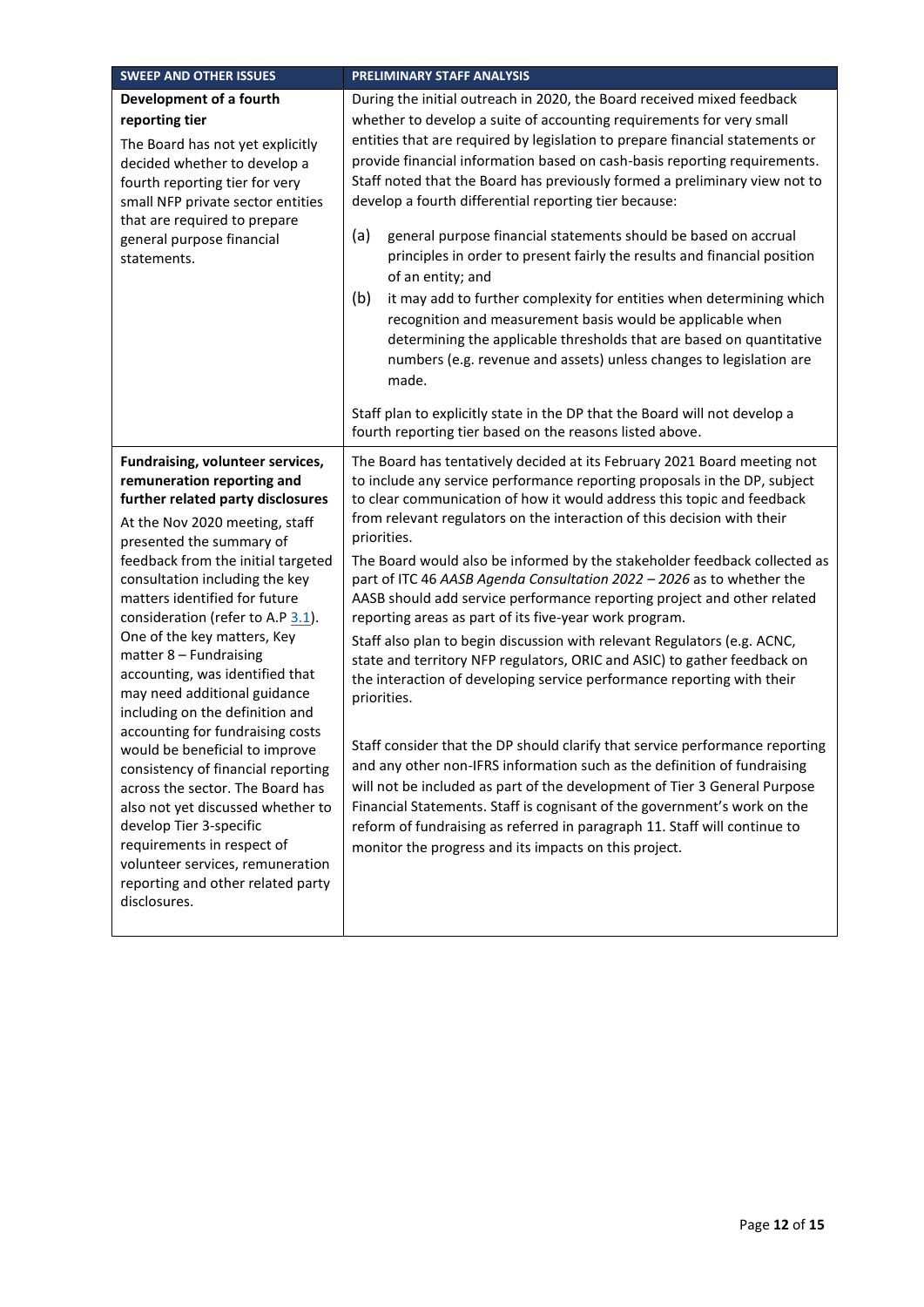| <b>SWEEP AND OTHER ISSUES</b>                                                                                                                                                                                         | <b>PRELIMINARY STAFF ANALYSIS</b>                                                                                                                                                                                                                                                                                                                                                                                                                                                                                                                                    |
|-----------------------------------------------------------------------------------------------------------------------------------------------------------------------------------------------------------------------|----------------------------------------------------------------------------------------------------------------------------------------------------------------------------------------------------------------------------------------------------------------------------------------------------------------------------------------------------------------------------------------------------------------------------------------------------------------------------------------------------------------------------------------------------------------------|
| <b>Transitional provisions/moving</b><br>between Tiers<br>During our outreach and<br>feedback from panel members,<br>stakeholders have discussed<br>potential transition issues for<br>entities moving between tiers. | Staff note the Board has yet considered whether and, if so, how an entity<br>might transition to or from Tier 3 accounting standards to other reporting<br>tiers. This extends to other considerations such as the transitional<br>provisions for first-time adoption of Tier 3 GPFS and whether it may change<br>an existing accounting policy to a Tier 3-compliant accounting policy when<br>it first prepares Tier 3 GPFS.                                                                                                                                       |
|                                                                                                                                                                                                                       | Given the stage of the project, staff consider that it is premature to form<br>decisions on the appropriate transitional provisions to be introduced for<br>entities adopting Tier 3 accounting standards. Staff note that this decision<br>will depend on stakeholder's feedback whether they support the proposals<br>of Tier 3 accounting requirements. Staff recommend that the DP clarify that<br>any transitional provisions, including transitioning between reporting tiers,<br>will be considered at a later stage after feedback is collected from the DP. |

# **Question 3 to the Board**

Staff will include drafting of the DP based on the staff's preliminary analysis. Do Board members agree with the staff's approach to draft DP based on the staff's preliminary analysis in **[Table](#page-8-0)** *1*?

If not, what approaches do Board members support?

*Updated project timeline and milestones*

<span id="page-12-0"></span>17 As noted at the August 2021 AASB meeting [\(Agenda Paper 4.1\)](https://aasb.gov.au/media/hd0kig2j/4-1_sp_covermemo_m182_pp.pdf), staff are actively considering the project timeline. Subject to the Board's decisions at this meeting, staff have allocated the remaining key topics to be discussed at each Board meeting in the project timeline and milestones as follows:

| <b>TIMELINE</b>                          | <b>PROJECT MILESTONES</b>                                                                                            | <b>TOPIC</b>                                                                                                                                                                                                                 |
|------------------------------------------|----------------------------------------------------------------------------------------------------------------------|------------------------------------------------------------------------------------------------------------------------------------------------------------------------------------------------------------------------------|
| <b>FEB 2022 (THIS</b><br><b>MEETING)</b> | Board's deliberations on DP preliminary views<br>Board to review working draft of the DP and<br>appoint subcommittee | <b>Key topics</b><br>Revenue/Income (preliminary discussion)<br>$\bullet$<br>Investment property<br>٠<br><b>Employee benefits</b><br>$\bullet$<br><b>Consider working draft of DP</b>                                        |
| <b>APR 2022</b>                          | Board's deliberations on DP preliminary views                                                                        | <b>Key topics</b><br>Revenue/Income<br>$\bullet$<br>Impairment of non-current assets<br>¢                                                                                                                                    |
| <b>MAY 2022</b>                          | Board's deliberations on DP preliminary views                                                                        | <b>Financial instruments</b><br>$\bullet$<br>Revenue/Income (final discussion)<br>$\bullet$                                                                                                                                  |
| <b>JUN 2022</b>                          | Board's deliberations on DP preliminary views<br>Board's 2 <sup>nd</sup> review of working draft of the DP           | Any outstanding matters, including any<br>$\bullet$<br>sweep issues as presented in<br>paragraph 16.<br>Disclosures for the key topics to be<br>٠<br>included in the DP<br>Consider 2 <sup>nd</sup> working draft of DP<br>¢ |
| <b>AUG 2022</b>                          | Board to review final draft DP and appoint<br>subcommittee to finalise out of session                                | Consider final draft of DP<br>$\bullet$                                                                                                                                                                                      |
| <b>SEP 2022</b>                          | DP exposed for public comment                                                                                        |                                                                                                                                                                                                                              |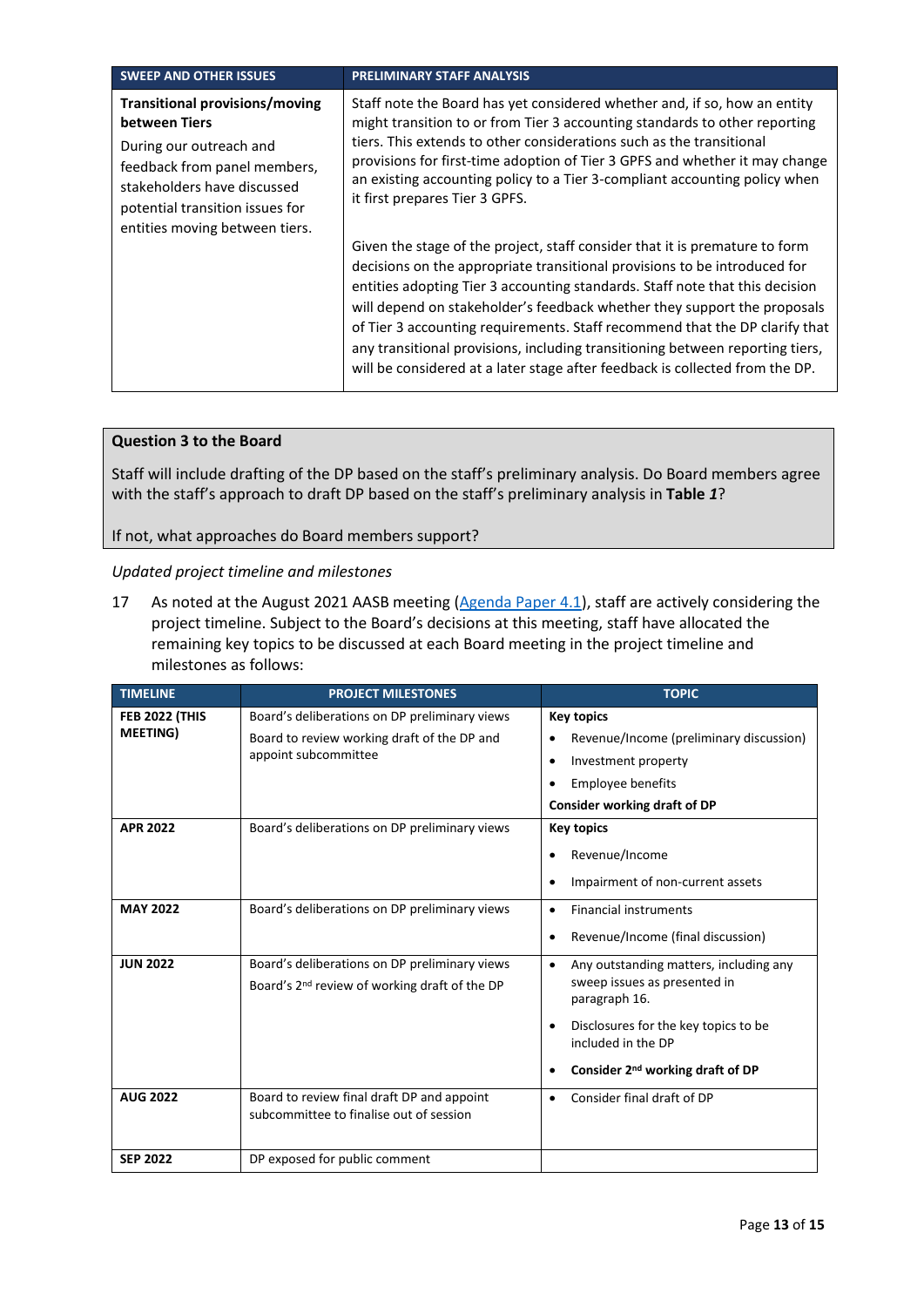| <b>TIMELINE</b>        | <b>PROJECT MILESTONES</b> | <b>TOPIC</b> |
|------------------------|---------------------------|--------------|
| SEP 2022 – FEB<br>2023 | Outreach                  |              |

#### **Question 4 to the Board**

Do Board members agree with the project timeline and milestones presented in paragraph [17](#page-12-0) above?

18 Staff are conscious of the timeline and outstanding matters yet to be discussed by the Board. As such staff recommend that a subcommittee should be appointed to review the drafting of the DP.

#### **Question 5 to the Board**

Do Board members agree with staff's recommendation to appoint a subcommittee to review the drafting of the DP now? If yes, which Board members would like to be part of the subcommittee?